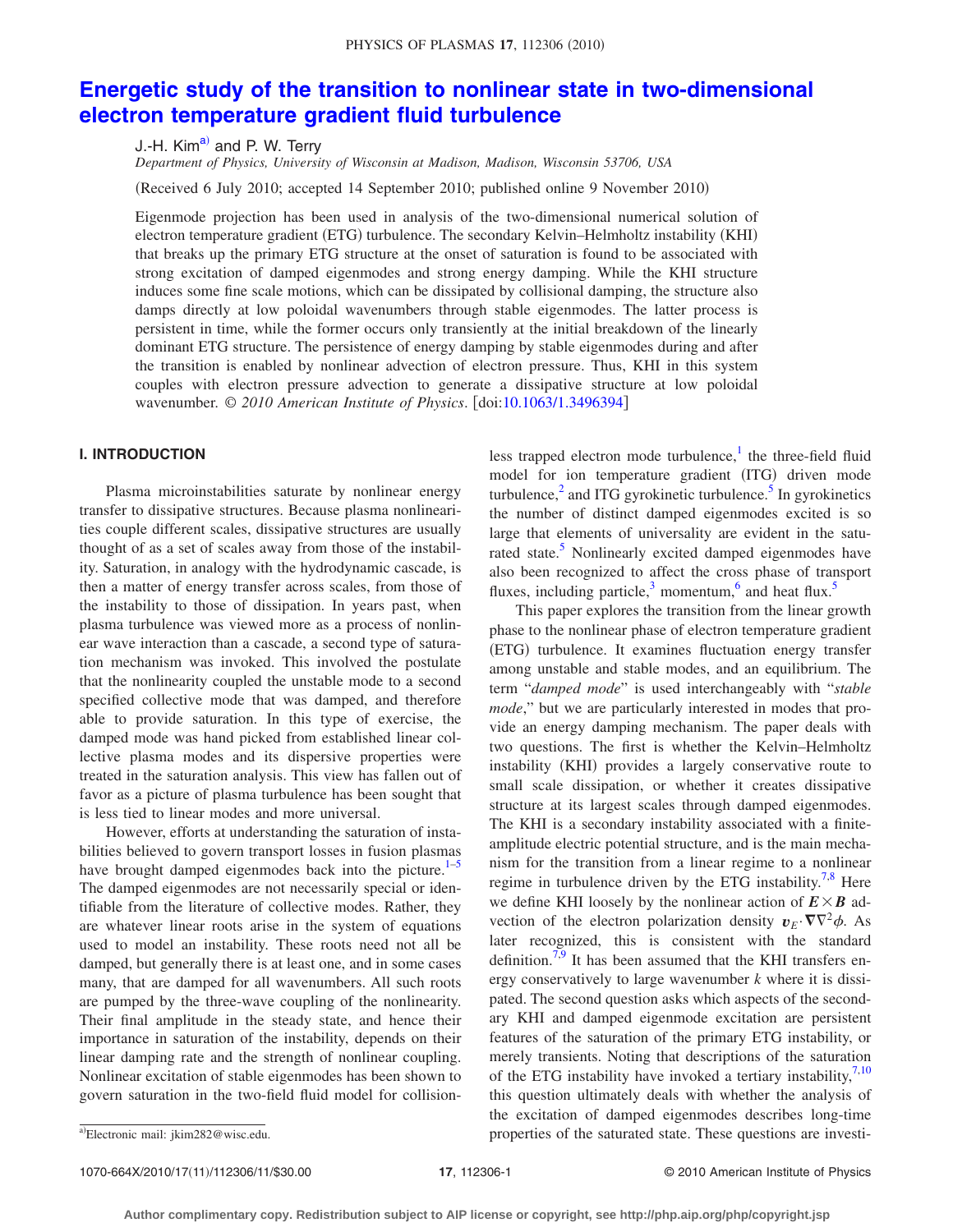gated numerically with a two-dimensional (2D) reduced fluid model of the ETG mode.

Due to the possibility of significant excitation of damped modes, the energy dynamics of KHI might be expected to be more complex than assumed previously. Because they have a dissipative structure even at low poloidal wavenumber, the damped modes may be large enough to dissipate the fluctuation energy at a rate that is comparable to high-*k* dissipation. To investigate this possibility, detailed examination of the energy dynamics is required. The energy dynamics is analyzed at each wavenumber and separated into contributions associated with unstable and stable eigenmodes, allowing determination of the relative partition. The rates at which energy is injected into the turbulence, transferred, and removed from the turbulence are also tracked. Accounting for the energy dynamics among eigenmodes at each wavenumber gives a complicated but more complete picture of ETG saturation. The picture includes the roles of  $E \times B$  advection of vorticity and electron pressure fluctuations during the transition. It should be noted that the word "dissipation" in the paper refers to energy damping of fluctuations, including both the cross-correlation, which gives rise to instability (stability) and sustains waves, and collisional damping, which produces irreversible dissipation in the thermodynamic sense. The relative contributions of collisional diffusivities and cross-correlations will be described toward the end of the paper.

The remainder of the paper is organized as follows. Our simulation model and method are described in Sec. II The energy equations are constructed and the energy transfer rates and growth rates, the main tools for our analysis, are defined and described in Sec. III. The detailed analysis of the role of damped modes is given in Sec. IV. The obtained results are summarized in Sec. V. Full mathematical expressions for the energetics analysis are given in the Appendix.

#### **II. MODEL AND SIMULATION**

In the sheared slab configuration, the equilibrium magnetic field is

<span id="page-1-0"></span>
$$
\boldsymbol{B} = B_0 \mathbf{b}_0 = \boldsymbol{B}_0 \left( \hat{z} + \frac{x - x_0}{L_s} \hat{y} \right), \tag{1}
$$

where  $L_s = q \left(\frac{dq}{dr}\right)^{-1}$  is the magnetic shear gradient length. The derivative along a field line has the contribution from the background and perturbed magnetic field in the form

$$
\hat{\boldsymbol{b}} \cdot \nabla \xi = \left( \hat{\boldsymbol{b}}_0 + \frac{\nabla \times A\hat{z}}{B_0} \right) \cdot \nabla \xi = \nabla_{||} \xi - \frac{1}{B_0} [A, \xi],
$$

<span id="page-1-1"></span>where

$$
\nabla_{||} f = \left(\frac{\partial}{\partial z} + \frac{x - x_0}{L_s} \frac{\partial}{\partial y}\right) f \text{ and } [f, g] = \frac{\partial f}{\partial x} \frac{\partial g}{\partial y} - \frac{\partial f}{\partial y} \frac{\partial g}{\partial x}.
$$
\n(2)

<span id="page-1-2"></span>Advection by the  $E \times B$  velocity is given by

$$
\boldsymbol{v}_E \cdot \boldsymbol{\nabla} \xi = [\phi, \xi]. \tag{3}
$$

Using the notation of Eqs.  $(2)$  $(2)$  $(2)$  and  $(3)$  $(3)$  $(3)$ , the electromagnetic ETG model $8,11,12$  $8,11,12$  $8,11,12$  is

<span id="page-1-3"></span>
$$
(\tau - \nabla_{\perp}^{2}) \frac{\partial \phi}{\partial t} = \left[1 - \epsilon_{n} + (1 + \eta_{e})\nabla_{\perp}^{2}\right] \frac{\partial \phi}{\partial y} + \nabla_{\parallel} \nabla_{\perp}^{2} A + \epsilon_{n} \frac{\partial p}{\partial y}
$$

$$
+ \left[\phi, \nabla_{\perp}^{2} \phi\right] - \frac{\beta_{e}}{2} [A, \nabla_{\perp}^{2} A] + \mu \nabla_{\perp}^{2} \nabla_{\perp}^{2} \phi, \qquad (4a)
$$

<span id="page-1-4"></span>
$$
\left(\frac{\beta_e}{2} - \nabla_{\perp}^2\right) \frac{\partial A}{\partial t} = -\nabla_{\parallel}(\phi - p_e) - \frac{\beta_e}{2} (1 + \eta_e) \frac{\partial A}{\partial y} + \left[\phi, \nabla_{\perp}^2 A\right] - \frac{\beta_e}{2} [A, \phi - p] - \eta_{hv} \nabla_{\perp}^2 \nabla_{\perp}^2 \psi,
$$
\n(4b)

<span id="page-1-5"></span>
$$
\frac{\partial p}{\partial t} = -[1 + \eta_e - \epsilon_n \Gamma(1 - \tau)] \frac{\partial \phi}{\partial y} - \Gamma \nabla^2_{\perp} \frac{\partial A}{\partial z} - 2 \Gamma \epsilon_n \frac{\partial p}{\partial y} - [\phi, p]
$$

$$
+ \Gamma \frac{\beta_e}{2} [A, \nabla^2_{\perp} A] + \chi \nabla^2_{\perp} p, \tag{4c}
$$

where  $\eta_e = L_{ne}/L_{T_e}$  is the ratio of the gradient lengths,  $L_{nT}$ and *R* are the gradient lengths of electron density, temperature, and toroidal magnetic field, and  $\epsilon_n = L_n / R$  is the ratio of the diamagnetic drift frequency to the magnetic drift frequency. The electron plasma beta  $\beta_e$  is the ratio of the electron thermal pressure to the magnetic pressure. Also, note that  $(x, y)$  is normalized by the electron gyroradius  $\rho_e$  $=(m_e T_e)^{1/2} / eB$ , *z* by the density gradient length  $L_n$ , and time *t* by  $L_n/v_{Te}$ , where  $v_{Te} = (T_e/m_e)^{1/2}$  is the electron thermal velocity. The model includes the collisional diffusivities (hyperdiffusivities) for electrostatic, magnetic, and pressure fields. The coefficients are set to  $O(1)$  in the following simulations. In the following equations, the collisional diffusivities may be not displayed, but all analyses, both nonlinear simulations and eigenmode calculations, include them. The fluctuations  $(\hat{\phi}, \hat{A}, \delta \hat{\rho})$  are normalized as follows:

<span id="page-1-6"></span>
$$
\frac{\rho_e}{L_n}\hat{\phi} \equiv \frac{e\phi}{T_e}, \quad \frac{\rho_e}{L_n}\hat{A} \equiv \beta_e \frac{e v_{Te}A}{T_e}, \quad \text{and} \quad \frac{\rho_e}{L_n}\delta\hat{p} \equiv \frac{\delta p_e}{p_e}.\tag{5}
$$

The model describes the ETG mode at the electron gyroradius scale  $k\rho_e^{-1} \sim 1$  in the high density limit,  $k_\perp \lambda_{de} \ll 1$ . Finite Larmor radius (FLR) effects are included as first-order corrections and FLR stabilization is approximated in the viscous term. The model has the curvature effect and electron compression from the toroidicity.

From Eqs.  $(4a)$  $(4a)$  $(4a)$ – $(4c)$  $(4c)$  $(4c)$ , the energy evolution for each field is given by

<span id="page-1-7"></span>
$$
\frac{dE_{\phi}}{dt} = \langle \phi \nabla_{\parallel} \nabla_{\perp}^{2} A \rangle + \epsilon_{n} \langle \phi \frac{\partial p}{\partial y} \rangle - \frac{\beta}{2} \langle \phi [A, \nabla_{\perp}^{2} A] \rangle + \frac{dE_{\phi}}{dt} \bigg|_{D},
$$
\n(6a)

<span id="page-1-8"></span>
$$
\frac{dE_A}{dt} = \langle \nabla_{\parallel} (\phi - p) \nabla_{\perp}^2 A \rangle + \frac{\beta}{2} \langle \phi[A, \nabla^2 A] \rangle - \frac{\beta}{2} \langle p[A, \nabla^2 A] \rangle
$$
  
+ 
$$
\frac{dE_A}{dt} \bigg|_D,
$$
 (6b)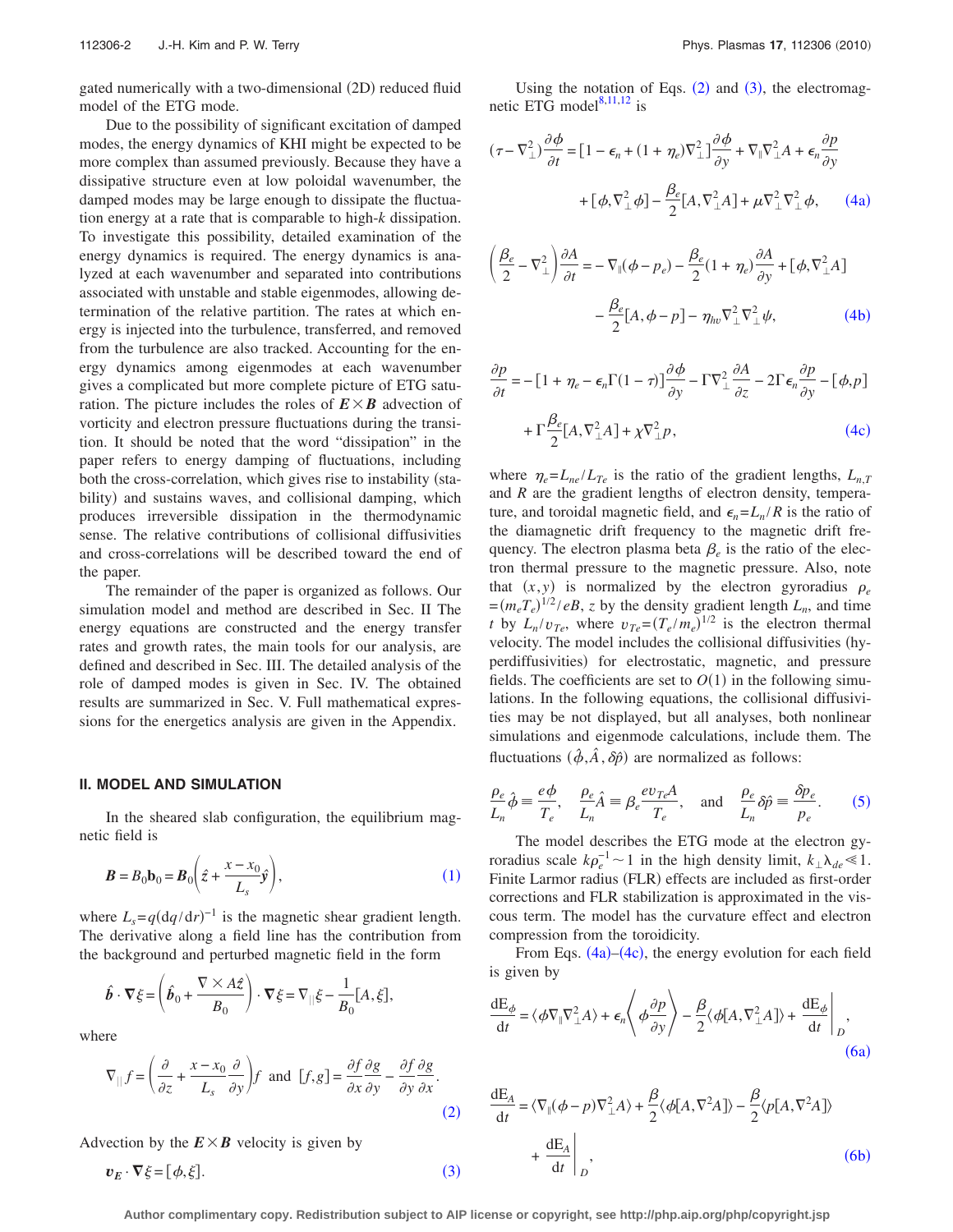<span id="page-2-0"></span>
$$
\frac{dE_p}{dt} = -\left(\frac{1+\eta_e}{\Gamma} - \epsilon_n(1-\tau)\right) \left\langle p\frac{\partial\phi}{\partial y} \right\rangle - \langle p\nabla_{\parallel}\nabla_{\perp}^2 A \rangle + \frac{\beta}{2} \langle p[A, \nabla_{\perp}^2 A] \rangle + \frac{dE_p}{dt} \bigg|_D, \tag{6c}
$$

<span id="page-2-1"></span>where

$$
E_{\phi} = \frac{1}{2} \langle \tau | \phi |^2 + | \nabla_{\perp} \phi |^2 \rangle,
$$
  
\n
$$
E_A = \frac{1}{2} \langle \frac{\beta}{2} | \nabla_{\perp} A |^2 + | \nabla_{\perp}^2 A |^2 \rangle,
$$
  
\n
$$
E_p = \frac{1}{2\Gamma} \langle |p|^2 \rangle,
$$
\n(7)

and the  $\langle \cdots \rangle$  brackets represent the spatial average and  $d/dt|_D$  represents the decay rate of the collisional diffusivities. The quantity  $E_{\phi}$  is the electrostatic potential energy and electron perpendicular kinetic energy, E*<sup>A</sup>* is the electron parallel kinetic energy and magnetic field energy, and  $E_p$  is the electron pressure energy. The system is taken as periodic in the *y* domain. The total energy evolves according to

<span id="page-2-2"></span>
$$
\frac{dE_{\text{tot}}}{dt} = \left(\frac{1+\eta_e}{\Gamma} + \epsilon_n \tau\right) \left\langle -p\frac{\partial \phi}{\partial y} \right\rangle + \frac{dE_{\text{tot}}}{dt} \bigg|_D.
$$
 (8)

The quantity in brackets is the electrostatic thermal flux  $q_e$  $=\langle v_x p \rangle = \langle p(-\partial \phi / \partial y) \rangle.$ 

The model is implemented in the code as

<span id="page-2-3"></span>
$$
\frac{\partial \Omega}{\partial t} - \mu \nabla_{\perp}^{2} \Omega = L_{1}(\phi, \Omega, A, J, p) + [\phi, \nabla_{\perp}^{2} \phi] + \frac{\beta_{e}}{2} [A, \nabla_{\perp}^{2} A],
$$
\n(9a)

<span id="page-2-4"></span>
$$
\frac{\partial J}{\partial t} - \eta_{hv} \nabla_{\perp}^2 J = L_2(\phi, \Omega, A, J, p) + [\phi, \nabla_{\perp}^2 A] + [A, \phi - p], \quad (9b)
$$

<span id="page-2-5"></span>
$$
\frac{\partial p}{\partial t} - \chi_{\perp} \nabla_{\perp}^2 p = L_3(\phi, \Omega, A, J, p) - [\phi, p] + [A, \nabla_{\perp}^2 A],\tag{9c}
$$

where  $\Omega = (\tau - \nabla^2_{\perp}) \phi$  is the "effective vorticity" fluctuation, and  $J = (\beta_e/2 - \overline{v}_\perp^2)A$  is the "effective parallel current" fluctuation.

The simulation code is written with the Fourier– Chebyshev pseudospectral method, $13$  with Gauss–Lobatto points  $x_n/L_x = \cos(\pi n/N_x)$  where  $n=0,1,\ldots,N_x$ . With Chebyshev polynomials in the radial direction  $(x)$  and Fourier series in the poloidal  $(y)$ , any field of  $\xi$  is expressible as

<span id="page-2-6"></span>
$$
\xi(x,y) = \sum_{\ell mn} \xi_{\ell m} T_{\ell} \left( \frac{x}{L_x} \right) \exp\left( i \frac{2 \pi m}{L_y} y \right),\tag{10}
$$

where  $T_{\ell}(x/L_x)$  is the  $\ell$ th-order Chebyshev polynomial and the domain of *x* is  $[-L_x, L_x]$ . The boundary conditions in the radial domain are

$$
\phi(\pm L_x) = \Omega(\pm L_x) = A(\pm L_x) = J(\pm L_x) = p(\pm L_x) = 0.
$$

The time integration of the fluctuation  $(\Omega, J, p)$  is implemented with a third-order Adam-Bashford method (AB3) with the backward Euler method.<sup>13</sup> The diffusion-like terms

 $\mu \nabla^2_{\perp} \Omega$ ,  $\eta_{h\nu} \nabla^2_{\perp} J$ , and  $\chi_{\perp} \nabla^2_{\perp} p$  are advanced implicitly with the backward Euler method, and the other linear and nonlinear terms are advanced explicitly with AB3.

Given  $k_y = 2\pi m/L_y$ , the eigenvalue problem is written in the form

<span id="page-2-7"></span>
$$
\lambda \begin{pmatrix} \bar{r} & \bar{0} & \bar{0} & \bar{0} & \bar{0} \\ \bar{0} & \bar{r} & \bar{0} & \bar{0} & \bar{0} \\ \bar{0} & \bar{0} & \bar{0} & \bar{0} & \bar{0} \\ \bar{0} & \bar{0} & \bar{0} & \bar{0} & \bar{0} \\ \bar{0} & \bar{0} & \bar{0} & \bar{0} & \bar{0} \\ \bar{0} & \bar{0} & \bar{0} & \bar{0} & \bar{0} \\ \bar{0} & \bar{0} & \bar{0} & \bar{0} & \bar{0} \end{pmatrix} \begin{pmatrix} \bar{\Omega} \\ \bar{p} \\ \bar{p} \\ \bar{q} \\ \bar{q} \end{pmatrix}
$$

$$
= \lambda \bar{M} \begin{pmatrix} \bar{\Omega} \\ \bar{p} \\ \bar{p} \\ \bar{q} \\ \bar{q} \\ \bar{q} \end{pmatrix}
$$

$$
= \begin{pmatrix} \bar{L}_{11} & \bar{L}_{12} & \bar{L}_{13} & \bar{L}_{14} & \bar{L}_{15} \\ \bar{L}_{21} & \bar{L}_{22} & \bar{L}_{23} & \bar{L}_{24} & \bar{L}_{25} \\ \bar{L}_{21} & \bar{L}_{22} & \bar{L}_{23} & \bar{L}_{24} & \bar{L}_{25} \\ \bar{L}_{31} & \bar{L}_{32} & \bar{L}_{33} & \bar{L}_{34} & \bar{L}_{35} \\ -\bar{I} & \bar{0} & \bar{0} & \bar{L}_{1} & \bar{0} \\ \bar{0} & -\bar{I} & \bar{0} & \bar{0} & \bar{L}_{2} \end{pmatrix} \begin{pmatrix} \bar{\Omega} \\ \bar{p} \\ \bar{p} \\ \bar{q} \\ \bar{q} \end{pmatrix} = \bar{L} \begin{pmatrix} \bar{\Omega} \\ \bar{p} \\ \bar{p} \\ \bar{q} \\ \bar{q} \end{pmatrix}, \quad (11)
$$

where  $\overline{\overline{I}}$  is an identity matrix and the submatrices  $\overline{\overline{L}}_{ij}$  and  $\overline{\overline{L}}_{i}$ are of the second-order derivative.

Since the derivative of an *n*th order polynomial is of order  $(n-1)$ , the fields  $\Omega$  and *J* are polynomials of order  $(n-2)$ . The total matrix size is  $(5N_x+1)\times(5N_x+1)$ . While the size of the matrix is larger than the size  $(3N_x+3) \times (3N_x+3)$  of the original form in  $(\phi, A, p)$ , the norm  $||L||_{\infty} \sim N_x^3$  of the current form gives better numerical results than the norm  $||L||_{\infty} \sim N_{x}^{7}$  of the three-field form.<sup>14</sup> The two bottom rows are replaced with the corresponding boundary conditions  $\overline{B}^{\pm} \cdot \overline{\xi}$ . In addition, it must be noted that the left-hand side of the matrix is singular. The eigenvalue problem becomes a generalized eigenvalue problem  $Ax = \lambda Bx$ with a singular matrix *B*. The QZ algorithm suitable for a generalized eigenvalue matrix is implemented with use of the relevant LAPACK subroutines. The code is parallelized on shared memory with GOTOBLAS2 (Ref. [15](#page-10-13)) supporting the OPENMP LAPACK library. The numerical accuracy of an eigenvector is checked by the convergence of the eigenvalues,  $16$ and the orthogonality of left and right eigenvectors.

The left and right eigenvectors  $\overline{\eta}_i$  and  $\overline{\zeta}_i$  for each eigenvalue  $\lambda_i$  satisfy

<span id="page-2-8"></span>
$$
\bar{\bar{L}}\bar{\zeta}_i = \lambda_i \bar{\bar{M}}\bar{\zeta}_i, \quad \bar{\eta}_i^* \bar{\bar{L}} = \lambda_i \bar{\eta}_i^* \bar{\bar{M}}, \quad \text{and} \quad \bar{\eta}_i^* \bar{\bar{M}}\bar{\zeta}_j = \delta_{ij}, \tag{12}
$$

where  $\delta_{ij}$  is the Kronecker delta. The eigenvector  $\bar{\eta}^*$  is the transposed, complex conjugate of the vector  $\bar{\eta}$ . Using  $\bar{\zeta}_i$  and  $\overline{\eta}_i$ , a fluctuation  $\overline{\zeta}$  is decomposed into the eigenmode basis,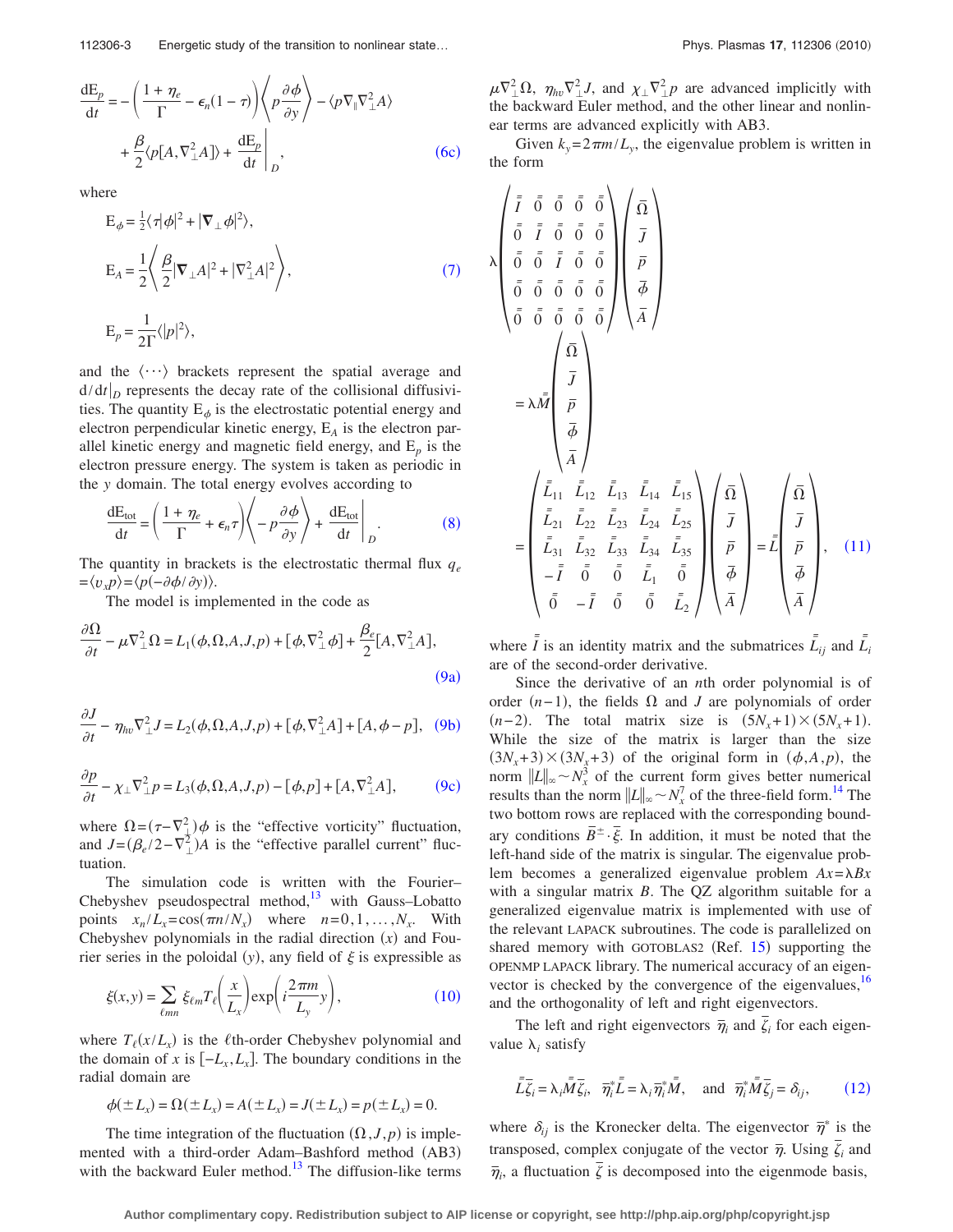<span id="page-3-0"></span>
$$
\overline{\zeta} = \sum_{i} a_i \overline{\zeta}_i \quad \text{and} \quad a_i = \overline{\eta}_i^* \overline{M} \overline{\zeta}.
$$
 (13)

#### **III. FORMULATION OF ENERGETICS**

In *k* space, the set of energy evolution equations is

<span id="page-3-1"></span>
$$
\frac{dE_{\phi}(k)}{dt} = k_{y} \epsilon_{n} \operatorname{Im} p_{k} \phi_{k}^{*} - k_{z} k_{\perp}^{2} \operatorname{Im} A_{k} \phi_{k}^{*} + \operatorname{Re} \left\{ \left[ (\phi, \nabla_{\perp}^{2} \phi]_{k} - \frac{\beta}{2} [A, \nabla_{\perp}^{2} A]_{k} \right] \phi_{k}^{*} \right\}, \quad (14a)
$$

<span id="page-3-2"></span>
$$
\frac{dE_A(k)}{dt} = k_z k_{\perp}^2 \operatorname{Im} \{ A_k \phi_k^* + A_k^* p_k \} + \operatorname{Re} \left\{ \left( [\phi, \nabla_{\perp}^2 A]_k - \frac{\beta}{2} [A, \phi - p]_k \right) (-k_{\perp}^2 A_k^*) \right\},
$$
\n(14b)

<span id="page-3-3"></span>
$$
\frac{dE_p(k)}{dt} = k_y \left( \frac{1 + \eta_e}{\Gamma} - \epsilon_n (1 - \tau) \right) \text{Im } p_k \phi_k^* - k_z k_{\perp}^2 \text{ Im } A_k^* p_k
$$

$$
- \text{Re} \left\{ \left( \frac{[\phi, p]_k}{\Gamma} - \frac{\beta}{2} [A, \nabla_{\perp}^2 A]_k \right) p_k^* \right\},\qquad(14c)
$$

where

$$
E_{\phi}(\mathbf{k}) = \frac{1}{2} [(\tau + k_{\perp}^{2}) | \phi |^{2}],
$$
  
\n
$$
E_{A}(\mathbf{k}) = \frac{1}{2} \left[ \left( \frac{\beta}{2} + k_{\perp}^{2} \right) k_{\perp}^{2} | A |^{2} \right],
$$

and

$$
E_p(\mathbf{k}) = \frac{1}{2} \left( \frac{|p|^2}{\Gamma} \right).
$$

From Eqs.  $(14a)$  $(14a)$  $(14a)$ – $(14c)$  $(14c)$  $(14c)$ , the linear and nonlinear contributions to the rate of energy change can be distinguished according to

<span id="page-3-4"></span>
$$
\frac{\mathrm{d}\mathcal{E}(\xi,\mathbf{k})}{\mathrm{d}t} = \Gamma_{\mathrm{T}}(\xi,\mathbf{k}) = \Gamma_{\mathrm{L}}(\xi,\mathbf{k}) + \Gamma_{\mathrm{N}}(\xi,\mathbf{k}),\tag{15}
$$

where  $\xi = \phi$ , *A*, *p*, and the explicit expressions of  $\Gamma_L(\xi, \mathbf{k})$  and  $\Gamma_{\text{N}}(\xi, k)$  are given in Eqs. ([A1](#page-10-15))–([A3](#page-10-16)) of the Appendix. The linear and nonlinear energy transfer rates  $\Gamma_L(\xi, k)$  and  $\Gamma_{\rm N}(\xi, k)$  are the contributions to the energy evolution by linear and nonlinear terms. It is noted that  $\Gamma_N = \sum_{\xi,k} \Gamma_N(\xi, k)$ =0 in accordance with energy conservation.

The total, linear, and nonlinear energy transfer rates of a wavenumber  $k$  are the sum over the total, linear, and nonlinear contributions of each field,  $\Gamma_{T,L,N}(k) = \sum_{\xi} \Gamma_{T,L,N}(\xi; k)$ . The "linear energy transfer rate"  $\Gamma_L(k)$  is the quadratic contribution to the energy evolution in a wavenumber by the crosscorrelation terms which give rise to drift instability and sustain linear drift waves, and the viscous damping terms which produce thermodynamic dissipation. At infinitesimal amplitude,  $\Gamma_L(\xi, k) = \gamma_0 E(\xi, k)$ , where  $\gamma_0$  is the linear growth rate of an eigenmode. At finite amplitude  $\Gamma_L(\xi, k) \neq \gamma_0 E(\xi, k)$ , in general, because the cross phases of the correlations

Im  $p_k \phi_k^*$ , Im  $A_k \phi_k^*$ , and Im  $A_k^* p_k$  that govern  $\Gamma_L(\xi, k)$  are no longer determined solely by the most unstable eigenmode. Therefore,  $\Gamma_L(k)$  is the finite-amplitude induced energy transfer rate between the wavenumber and the background. When  $\Gamma_L(k) > 0$  the energy is injected into wavenumber *k* by the amplitude-dependent growth rate from the energy available in the background gradient.

The "nonlinear energy transfer rate"  $\Gamma_N(k)$  is the cubic contribution to the energy evolution at wavenumber  $k$  by nonlinear interaction among the wavenumbers. The condition  $\Gamma_N$  > 0 represents that the nonlinearity is transferring net energy into the wavenumber *k*. The conservative nature of the nonlinear interactions gives  $\Sigma_k \Gamma_N(k) = 0$ , so that the nonlinear interactions redistribute the energy among the wavenumbers. The "total energy transfer rate"  $\Gamma_{\text{T}}(k) = \Gamma_{\text{L}}(k)$  $+\Gamma_{\rm N}(k)$  is the total rate of the energy change of a wavenumber. The total energy transfer rate of a fluctuation at the wavenumber *k* that is increasing in time is positive whether it is unstable  $(\Gamma_L(k) > 0)$  or receiving net energy from nonlinear transfer  $(\Gamma_N(k) > 0)$ . For the whole system of fluctuations,  $\Sigma_k \Gamma_{\text{T}}(k) = \Sigma_k \Gamma_{\text{L}}(k)$  is valid since  $\Sigma_k \Gamma_{\text{N}}(k) = 0$ .

Growth rates with units of  $t^{-1}$  are defined as

<span id="page-3-5"></span>
$$
\gamma_i(\xi, k) = \frac{\Gamma_i(\xi, k)}{2E_k}, \quad \gamma_i(k) = \sum_{\xi} \gamma_i(\xi, k), \quad \text{and}
$$

$$
\gamma_i = \frac{1}{E_{\text{tot}}} \sum_{\xi, k} \Gamma_i(\xi, k), \tag{16}
$$

where *i*=T,L,N. As discussed above, the total, linear, and nonlinear growth rates  $\gamma_{\text{TL},N}$  are different from the linear growth rate  $\gamma_0$  of an eigenmode. The definitions give that  $\gamma_T(k_0) = \gamma_L(k_0) = \gamma_0$  when the most unstable mode of the wavenumber  $k_0$  is dominant in the linear phase and the linear growth rate of the mode is  $\gamma_0$ .

The meaning of each growth rate can be illustrated by Kolmogorov-type steady turbulence. In the steady state, the total growth rates at the energy injection scale  $k = k_1$  and the energy dissipation scale  $k = k<sub>2</sub>$  are statistically zero and

$$
\gamma_{\text{T}}(k_1) = 0 = \gamma_{\text{L}}(k_1) + \gamma_{\text{N}}(k_1), \Rightarrow \gamma_{\text{L}}(k_1) = -\gamma_{\text{N}}(k_1) > 0,
$$

$$
\gamma_{T}(k_2) = 0 = \gamma_{L}(k_2) + \gamma_{N}(k_2), \Rightarrow \gamma_{L}(k_2) = -\gamma_{N}(k_2) < 0,
$$

where  $\gamma_L(k_1)$  includes the external forcing. The energy injected at  $k = k_1$ ,  $\gamma_L(k_1) > 0$ , is transferred out of the mode  $k = k_1$  by nonlinear interaction,  $\gamma_N < 0$ . At  $k = k_2$ , the energy transferred to  $k = k_2$  nonlinearly,  $\gamma_N(k_2) > 0$ , is dissipated by viscosity,  $\gamma_L(k_2)$  < 0. It should be noted that  $\gamma_N(k_1)$  < 0 and  $\gamma_N(k_2) > 0$  do not mean the energy is transferred directly from  $k_1$  to  $k_2$ . These inequalities simply represent the instantaneous snapshot of energetics at two wavenumbers.

The energy transfer rates and growth rates can be decomposed in terms of eigenmodes. Using Eq.  $(13)$  $(13)$  $(13)$ , the fluctuations are written as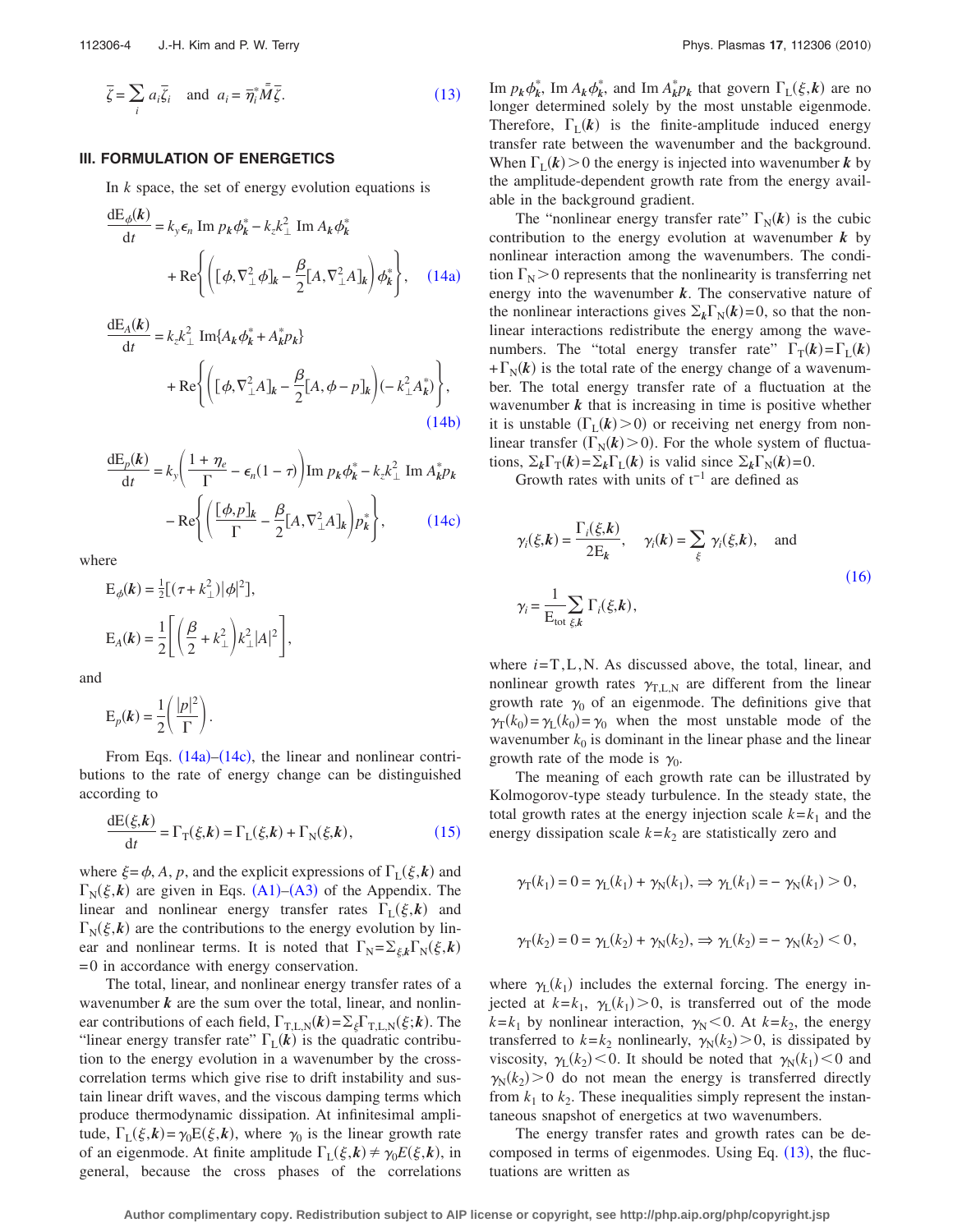112306-5 Energetic study of the transition to nonlinear state...

<span id="page-4-0"></span>
$$
\xi_k = \sum_n \xi_k(n),\tag{17}
$$

where the mode number *n* represents the *n*th eigenmode of the wavenumber *k*. Applying  $\overline{\eta}_n^* \overline{M}$  in Eq. ([12](#page-2-8)) to Eqs. ([4a](#page-1-3))–([4c](#page-1-5)) and multiplying by  $\phi_k^*(n')$ , the energy evolution of the electrostatic potential is represented as follows:

$$
\frac{d}{dt}E_{\phi}(k,n,n') = \frac{1}{2}(\tau + k_{\perp}^{2}) \frac{d}{dt} \text{Re}\{\phi_{k}(n)\phi_{k}^{*}(n')\}
$$
\n
$$
= \frac{1}{2} \Bigg[ \text{Im}\{k_{y}\epsilon_{n}p_{k}(n)\phi_{k}^{*}(n') - k_{z}k_{\perp}^{2}A_{k}(n)\phi_{k}^{*}(n')\}
$$
\n
$$
+ \text{Re}\Bigg\{ \Bigg( [\phi, \nabla_{\perp}^{2}\phi] - \frac{\beta}{2} [A, \nabla_{\perp}^{2}A] \Bigg)_{k,n} \phi_{k}^{*}(n') \Bigg\} \Bigg]
$$
\n
$$
+ (n \leftrightarrow n'),
$$

where  $(n \leftrightarrow n')$  represents the term with *n* and *n'* switched in the preceding term. This quadratic term depends on both eigenmodes *n* and *n'* because the right eigenvectors  $\overline{\zeta}_i$  are not orthogonal to each other.

To make matters simpler, the energy equations are grouped into two components of the linearly unstable part and linearly stable part as follows. The fluctuation is split into  $\bar{\zeta}_k(u)$  of linearly unstable modes (Re  $\lambda_i > 0$ ) and  $\bar{\zeta}_k(s)$  of linearly stable modes Re  $\lambda_i \leq 0$ ,

<span id="page-4-1"></span>
$$
\overline{\zeta}_k = \overline{\zeta}_k(u) + \overline{\zeta}_k(s),\tag{18}
$$

where

$$
\overline{\zeta}_k(u) = \sum_{\text{Re }\lambda_i > 0} a_i \overline{\zeta}_k(i), \quad \overline{\zeta}_k(s) = \sum_{\text{Re }\lambda_i < 0} a_i \overline{\zeta}_k(i),
$$

and

$$
a_i = \overline{\eta}_k^*(i) \overline{\tilde{M}} \overline{\zeta}_k / \overline{\eta}_k^*(i) \overline{\tilde{M}} \overline{\zeta}_k(i).
$$

<span id="page-4-2"></span>Therefore, the energy equations are

$$
\Gamma_{\text{Tuu}}(\xi, \mathbf{k}) = \Gamma_{\text{Luu}}(\xi, \mathbf{k}) + \Gamma_{\text{Nuu}}(\xi, \mathbf{k}), \tag{19a}
$$

<span id="page-4-3"></span>
$$
\Gamma_{\text{Tus}}(\xi, k) = \Gamma_{\text{Lus}}(\xi, k) + \Gamma_{\text{Nus}}(\xi, k), \tag{19b}
$$

<span id="page-4-4"></span>
$$
\Gamma_{\rm Tss}(\xi, k) = \Gamma_{\rm Lss}(\xi, k) + \Gamma_{\rm Nss}(\xi, k), \qquad (19c)
$$

where  $\xi = (\phi, A, p)$ , and the explicit expressions of  $\Gamma_{\text{Lnn}'}$  and  $\Gamma_{\text{Nnn'}}$  are given in Eqs. ([A4](#page-10-17))–([A6](#page-10-18)) of the Appendix. Similar to Eq.  $(16)$  $(16)$  $(16)$ , the growth rates are defined as

<span id="page-4-5"></span>
$$
\gamma_{ij}(\xi, k) = \frac{\Gamma_{ij}(\xi, k)}{2E_k} \gamma_{ij}(k) = \sum_{\xi} \gamma_{ij}(\xi, k) \text{ and}
$$
  

$$
\gamma_{ij} = \frac{1}{E_{\text{tot}} \xi_k} \sum_{\xi, k} \Gamma_{ij}(\xi, k),
$$
 (20)

where  $i = T$ , L, and N, and  $j = (uu,us,ss)$ .  $E_k$  is the total energy of the wavenumber *k*.

It should be noted that  $\gamma_i(k) = \sum_j \gamma_{ij}(k)$ . The breakdown given by Eqs.  $(19)$  $(19)$  $(19)$  and  $(20)$  $(20)$  $(20)$  reveals details of the dynamics otherwise not evident. For example, it could address which of the following outcomes might be in force for an unstable

<span id="page-4-6"></span>

FIG. 1. Radial structures of electrostatic potential  $\phi$  for  $k_y = 0.6$ . The three unstable modes are plotted in the top panel and the three stable modes, localized in the same region as the unstable modes are shown in the bottom panel. Solid and dotted lines represent the real and imaginary components of the fluctuations.

mode ( $\gamma_{\text{Luu}}$  > 0). Assuming the mode is found to lose energy by spectral transfer to other wavenumbers of the unstable eigenmode ( $\gamma_{\text{Nuu}}$ <0), the amplitude would be decaying if  $\gamma_{\text{Tuu}}$  < 0, or its exponential growth would be slowed if  $\gamma_{\text{Luu}}$  $>\gamma_{\text{Tuu}}>0$ . The condition  $\gamma_{\text{Nss}}>0$  would indicate energy transfer to stable eigenmodes  $(\gamma_{\text{Lss}}<0)$  at the same wavenumber with the condition  $\gamma_{\text{Ts}} > 0$  indicating that they grow exponentially. These diagnostics are particularly telling in transient situations such as the onset and evolution of the KHI. However, even in a steady state where  $\gamma_1 = \gamma_N$ , the decomposition into stable and unstable eigenmode components can describe energy branching ratios between these two components.

The energies, energy transfer rates, and growth rates as decomposed in the eigenmode basis include the mixed terms  $\Gamma_{\text{us}}$  and  $\gamma_{\text{us}}$ . The linear growth rates of unstable and stable modes  $\gamma_{\text{Luu}}$  and  $\gamma_{\text{Lss}}$  are positive and negative definite, respectively, but the mixed term  $\gamma_{\text{Lus}}$  can have either sign. It is important to include this term in analysis and interpretation of results. In this paper, when the stable term  $\gamma_{\text{Lss}}$  and mixed term  $\gamma_{\text{Lus}}$  have the same sign, these two terms are shown combined as  $\gamma_{ss} + \gamma_{us}$  for simplicity. If, however, the terms have opposite signs and partially cancel, both terms are shown separately.

## **IV. NUMERICAL RESULTS**

The description of the stable eigenmode is investigated in 2D simulations with  $\nabla z = isx k_y$ , i.e.,  $k_z = 0$ . The main simulation has a resolution of  $(N_x, N_y) = 196 \times 96$ , a box size of  $(2L_x, L_y) = (100, 20\pi)$ , and parameter values  $\epsilon_n = 0.3$ ,  $\eta_e = 3.0$ ,  $\beta_e$ =0.01, and *s*=0.2. This parameter set is relevant because it has a hybrid scenario-like flat *q*-profile with low magnetic shear.<sup>17</sup>

Figure [1](#page-4-6) shows the radial structures of the electrostatic potential of the eigenmodes for  $k_y = 0.6$ . Each plot is labeled by the linear growth rate  $\gamma_0$  of the eigenmode. The top three panels are the radial structures of the three most unstable modes and the bottom three panels are stable modes. For the most unstable mode, the electrostatic potential and electron pressure have even symmetry around the resonant point  $x=0$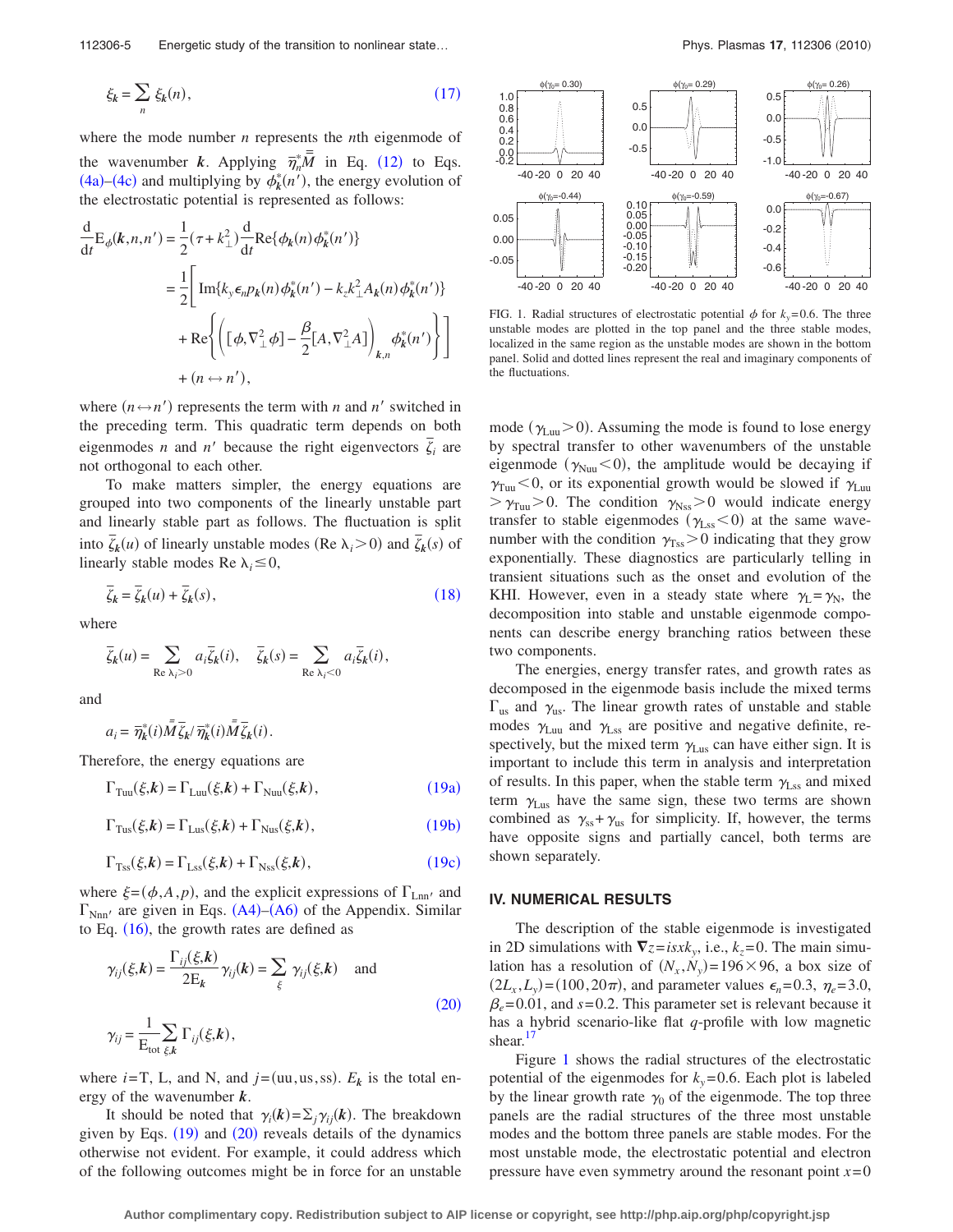<span id="page-5-0"></span>

FIG. 2. (Color online) Total energy evolutions (green, dot-dashed) are shown in the linear scale (right) along with the energies  $E_{\phi}$  (black, solid),  $E_A$ (red, dotted), and  $E_p$  (blue, dashed) [see Eqs.  $(7)$  $(7)$  $(7)$  and  $(8)$  $(8)$  $(8)$ ].

while the magnetic potential has odd symmetry. The width of the electrostatic potential is  $\Delta x \sim 20 \rho_e$ . The second unstable mode has the opposite symmetry. It is noted that the stable modes are localized to the same radial regions as the unstable modes, and hence are expected to play a crucial role in saturation by damping the turbulent energy of the excited unstable modes. The number of the unstable eigenmodes obtained ranges between 5 and 7 for  $k_y=0.1-0.9$ . These unstable modes trace out the energy evolution dE/d*t* and the heat flux  $q_e$  in the linear phase at each  $k_v$ . In practice, the unstable fluctuation of each  $k_y$  is calculated from the eigenmode projection and subtracted from the fluctuation of each  $k_{y}$  to obtain the stable fluctuations.

Figure [2](#page-5-0) shows the time history of the total energy. It reaches a maximum at *t*=73, starting from randomly initialized fluctuations. As expected, the initial evolution is linear until *t*=60. Nonlinear interaction becomes significant at *t*=60 as evident in Fig. [3.](#page-5-1) Between *t*=60 and 73, the total energy growth slows down to zero due to nonlinear interaction, and after the peak, the total energy is reduced by 50% and reaches saturation.

The role of KHI is investigated in the current work by examining the evolution with and without the  $E \times B$  advection term  $[\phi, \nabla^2_{\perp} \phi]$  of Eq. ([4a](#page-1-3)). This term is conservative, hence removing it does not directly affect energy input or dissipation. It does remove the Kelvin–Helmholtz secondary instability driven by  $v_E \cdot \nabla \nabla^2 \phi_0$ , where  $\phi_0$  is the amplitude of the unstable mode after it has grown to where the Kelvin– Helmholtz instability condition is satisfied. Moreover, the dynamics without the  $E \times B$  convection in Eq. ([4a](#page-1-3)) lacks the spectral transfer of potential energy associated with  $[\phi, \nabla^2_{\perp} \phi]$  and nonlinear cross phase decorrelation. However, because pressure fluctuations are larger than vorticity  $\nabla^2 \phi$ , the decorrelation is supplied by the pressure advection nonlinearity, even when  $[\phi, \nabla^2_{\perp} \phi]$  is removed. Therefore, the primary role of the term  $\left[\phi, \nabla^2_{\perp} \phi\right]$  is to produce secondary KHI represented by  $v_E \cdot \nabla \nabla^2 \phi_0$ .

At the most unstable wavenumber  $k_y=0.6$ , the total growth rates of electrostatic potential  $\gamma_T(\phi)$  and electron pressure  $\gamma_T(p)$  in the linear phase are seen to be  $0.05L_v/v_{Te}$ an[d](#page-5-1)  $0.2L_n/v_{Te}$  from Fig. [3.](#page-5-1) We focus on Fig. 3(d), which

<span id="page-5-1"></span>

FIG. 3. (Color online) Total, linear, and nonlinear growth rates of  $\gamma_T$  (black, solid),  $\gamma_L$  (red, dotted), and  $\gamma_N$  (blue, dashed) in time: (a) for the total energy, (b) the electrostatic energy, (c) the magnetic energy, and (d) the electron pressure energy [refer to Eq.  $(16)$  $(16)$  $(16)$ ].

most clearly shows the effects of KHI. The KHI term is included in the runs of Fig. [3.](#page-5-1) At  $t = 60L_n/v_{Te}$ , the  $E \times B$ advection of electron pressure starts to be effective in transferring instability-driven fluctuation energy to the modes with  $k_y \neq 0.6$ . Accordingly, the total growth rate of pressure  $\gamma_{\rm T}(p_e)$  is reduced due to the nonlinear energy transfer  $\gamma_{\rm N}(p_e)$ , while the linear growth rate remains at the level of the linear stage. At *t*=73, the transition from the linear to the turbulent state occurs, as noted by the onset of rapid variation in growth rates. When the KHI term is not included this transition occurs at a later time, after *t*=80. However, once the transition occurs, there is rapid variation in the growth rates and  $\gamma_T(p) \neq \gamma_L(p)$ , regardless of whether the KHI term is present or not. This indicates that the KHI enables the transition to turbulence, but the turbulent state, once induced, is largely insensitive to vorticity advection. More will be said about the KHI when Fig. [9](#page-7-0) is presented. Pressure advection is clearly a significant player in the nonlinear state. Note that while the pressure growth rates oscillate, the energy injection rate  $\gamma_L(k_y=0.6)$  is negative and the nonlinear transfer rate is positive,  $\gamma_N(k_y=0.6) \gtrsim 0$ . This means that the wavenumber  $k_y$ =0.6 of maximum instability in the linear phase becomes an energy sink in the nonlinear phase, fed by conservative nonlinear energy transfer. The negative injection rate indicates not just that damped eigenmodes are excited, but that they damp energy faster than the injection of energy by the linear growth rate for the wavenumber at  $k_y = 0.6$ .

A slightly different view of the transition is given in Fig. [4,](#page-6-0) which shows the eigenmode decomposition of total and linear growth rates. The unstable modes are dominant in the linear phase  $t < 60$  as expected, as indicated by the similarity of  $\gamma_{\text{Tuu}}$  and  $\gamma_{\text{T}}$  for  $t \leq 60$ . At  $t = 60$  the growth rate of total energy peaks and turns over as modest damped eigenmode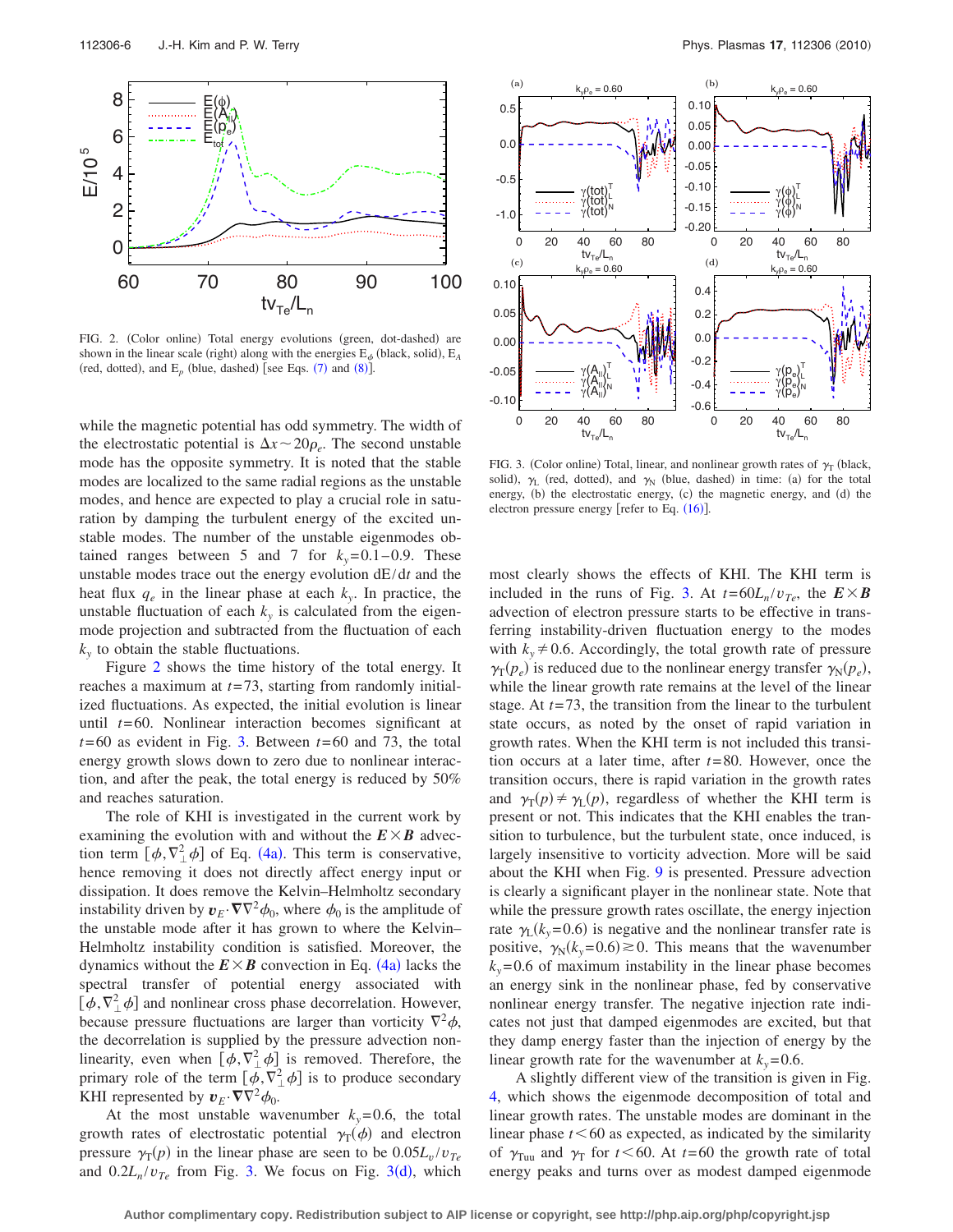<span id="page-6-0"></span>

FIG. 4. (Color online) Time evolution of  $\gamma_{L,T}$  (solid),  $\gamma_{L,Tuu}$  (dotted), and  $\gamma_{L,Tus} + \gamma_{L,Tss}$  (dashed) [refer to Eqs. ([16](#page-3-5)) and ([20](#page-4-5))].

excitation in  $\gamma_{\text{Lss}} + \gamma_{\text{Lus}}$  begins. Stable modes  $\gamma_{\text{Ts}} > 0$  are excited by nonlinear interaction among the eigenmodes at  $t > 60$  with a rate comparable to  $\gamma_{\text{Tuu}}$ . These rates are smaller than the growth rate during the linear phase and oscillate as in Fig. [3.](#page-5-1) At  $t=73$  there is a sharp drop in  $\gamma_L$  and a divergence from  $\gamma_{\text{Luu}}$  corresponding to a sharp uptick in the rate of dissipation by damped eigenmodes  $(\gamma_{\text{Lss}} + \gamma_{\text{Lus}})$ .

The electrostatic potentials at *t*=70 and *t*=76 are shown in Fig. [5.](#page-6-1) During the transition, the radially elongated structure of Fig.  $5(a)$  $5(a)$ , which is the reminiscent of the unstable linear structure, is converted to the vortex-like structures of Fig.  $5(b)$  $5(b)$ . This transformation is not seen in the simulation without the KHI term. This confirms the presence of KHI in the transition at  $t=76$ . The significant modification of the radial coherence scale length implicit in Fig. [5](#page-6-1) is accompanied by the steep reduction in the heat flux. There is little change in the energy spectrum. Broader radial structures with short radial correlation are indirect evidence of the dissipative structure created by the mixture of unstable and stable eigenmodes in the wavenumbers of the linear instability.

The linear drive  $\gamma_{\text{Luu}}$  by unstable modes is the source for turbulent energy. The energy dissipation rate  $\gamma_{\text{Lss}}$  by damped modes is negligible in the linear stage  $(t \le 60)$  shown in Fig.  $4(b)$  $4(b)$ . Around  $t=60$ , the dissipation by damped modes becomes non-negligible and the dissipation becomes critical beyond *t*=70. In the steady and turbulent stage, the linear energy transfer rate of unstable modes is balanced by the linear energy transfer rate of stable modes.

In Figs. [6–](#page-6-2)[8](#page-7-1) we examine the wavenumber properties of the energetics for the linear, transition, and nonlinear phases. The linear stage is shown in Fig. [6,](#page-6-2) which is taken from an average between *t*=40 and *t*=60. The dynamics is dominated by the most unstable modes, which lie between  $k_y = 0.3 - 0.8$ . At lower and higher  $k_y$ , the damped modes are excited significantly. However, from Fig. [4,](#page-6-0) the total energy dissipation is negligible because the energy of the damped modes is

<span id="page-6-1"></span>

FIG. 5. (Color online) Contours of electrostatic potential (a) at  $t = 70$  and (b) at *t*=73 after the linear structure is broken by KHI.

<span id="page-6-2"></span>

FIG. 6. (Color online) (a) Total growth rate  $\gamma_T(k_y)$ , (b) linear growth rate  $\gamma_L(k_y)$ , (c) nonlinear growth rate  $\gamma_N(k_y)$ , and (d) energy transfer of stable modes at *t*=40–60.

minuscule. A part of the linearly driven energy is nonlinearly transferred to the damped mode at  $k_y = 0.1$ , as inferred from Figs.  $6(b)$  $6(b)$  and  $6(c)$ . The energy transfer associated with stable modes is shown in Fig.  $6(d)$  $6(d)$ . Nonlinear transfer dominates at  $k_y = 0.1$ , with 40% of the energy transfer rate dissipated by damped eigenmodes. Still,  $\Gamma_{\text{Nss}}(0.1) \approx 2$  is insignificant compared with the linear energy transfer rate at  $k_y = 0.1$ , whose value is  $\Gamma_{\text{Luu}}$   $\approx$  60. Consequently, the damped modes play a negligible role in a complete picture of the linear phase, consistent with  $\Gamma_{\text{Luu}}(0.6) = \Gamma_{\text{Tuu}}(0.6) = \Gamma_{\text{L}} = \Gamma_{\text{T}}$ .

As we saw in Fig. [4,](#page-6-0) significant damped eigenmode dissipation occurs in the transition to saturation when total energy growth slows down. The detailed energy analysis is shown in Fig. [7,](#page-6-3) which depicts the energetics between *t*=70–73. The total energy input into the system is still dominated by unstable modes around  $k_y = 0.6$ . This is evident

<span id="page-6-3"></span>

FIG. 7. (Color online) (a) Total growth rate  $\gamma_T(k_y)$ , (b) linear growth rate  $\gamma_L(k_y)$ , (c) nonlinear growth rate  $\gamma_N(k_y)$ , and (d) energy transfer of stable modes at *t*=70–73.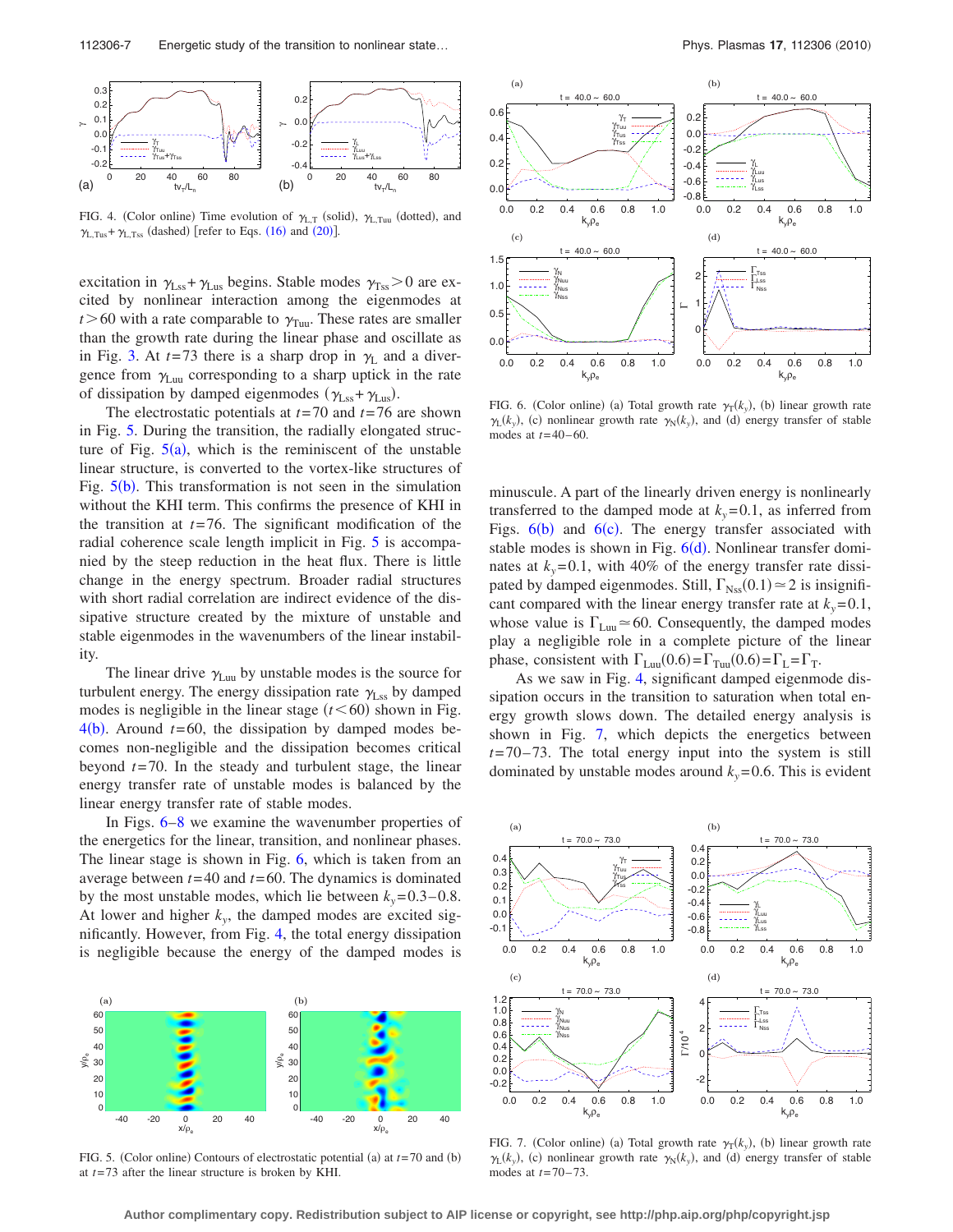<span id="page-7-1"></span>

FIG. 8. (Color online) (a) Total growth rate  $\gamma_T(k_y)$ , (b) linear growth rate  $\gamma_L(k_y)$ , (c) nonlinear growth rate  $\gamma_N(k_y)$ , and (d) energy transfer of stable modes at *t*=73–76.

from the peak of  $\gamma_L$  at  $k_y$ =0.6 in Fig. [7](#page-6-3)(b). The energy input into the system by the linear instability at lower  $k_y = 0.3$  and higher wavenumbers  $k_y = 0.8$  is canceled by energy dissipation from damped eigenmodes at the same wavenumbers. Therefore, the wavenumber range of energy injection is narrowed. However, Fig.  $7(a)$  $7(a)$  shows that the mode energies of damped and unstable modes are excited over the whole spectrum. From Fig.  $7(c)$  $7(c)$  it is seen that there is significant nonlinear energy transfer away from the unstable eigenmode at  $k_y$ =0.6 and into stable modes at the same wavenumber. Figure  $7(d)$  $7(d)$  shows that the energy dissipated by the damped modes at  $k_y$ =0.6 accounts for 60% of the nonlinearly transferred energy. Net energy input is only 20% of the value predicted by the linear growth rate. Most of the slowdown of total energy growth seen between *t*=60 and 73 is attributed to nonlinear energy transfer to the damped modes. However, that transfer excites the damped eigenmodes and allows them to dissipate some energy. The transfer energy is quantified by  $\gamma_N$  in Fig. [3](#page-5-1)(a), while the amount dissipated by damped eigenmodes is quantified by the rate  $\gamma_{\text{Lss}} + \gamma_{\text{Lus}}$  in Fig. [4](#page-6-0)(b).

At *t*=73, the total energy reaches its maximum and decreases rapidly, as noted previously in discussing Fig. [2.](#page-5-0) The energy decrease is due to nonlinear transfer and dissipation by damped eigenmodes. From Fig. [8](#page-7-1) we observe that while the unstable eigenmodes continue to inject energy  $\gamma_{\text{Luu}}(k_y=0.6) > 0$ , the injected energy at  $k_y=0.6$  is transferred away,  $\gamma_{\text{Nuu}}$  > –  $\gamma_{\text{Luu}}$ , and the damping rates from stable eigenmodes are as strong as the energy injection rate  $\gamma_{\text{Lus}} + \gamma_{\text{Lss}}$  $\approx$  –  $\gamma_{\text{Lun}}$ . While the low  $k_y$  modes are growing, all the wavenumbers for  $k_y > 0.4$  are decreasing in Fig. [8](#page-7-1)(a). All of the energy transferred into stable eigenmodes is dissipated, as seen in Fig.  $8(d)$  $8(d)$ .

There are two distinct nonlinear processes acting in the saturation of the ETG instability. The first process is fast disruption of the unstable modes associated with the rapid transition of Fig. [4](#page-6-0) from the linear state to the nonlinear state with  $\gamma_T \approx 0$ . The second process is related to slow excitation of damped modes, which typifies the steady-state saturated

<span id="page-7-0"></span>

FIG. 9. (Color online) Total growth rates  $\gamma_T(k_y)$  without (a) vorticity advection and (b) pressure advection  $t > 60$ . Compare with Fig. [4](#page-6-0)(a).

turbulence after the transition. To investigate which nonlinear term in Eqs.  $(4a)$  $(4a)$  $(4a)$ – $(4c)$  $(4c)$  $(4c)$  is relevant to each nonlinear process, one or the other of the convection terms  $v_E \cdot \nabla \nabla^2 \phi$  and  $v_E \cdot \nabla p$  is turned off at different times in the simulations. When the term  $v_E \cdot \nabla \nabla^2 \phi$  is turned off at  $t < 73$ , before the energy of the unstable modes reaches the maximum, the rapid transition from the linear to the nonlinear state does not occur. Figure  $9(a)$  $9(a)$  shows that the total growth rate of the unstable mode decreases steadily in time toward  $\gamma_T \approx 0$ , but the reduction is not as rapid as it is with the convection. The nonlinear energy transfer from the unstable modes at  $k_y$ =0.6 to the damped modes is not strong enough to immediately saturate the linearly unstable modes, i.e.,  $\gamma_{\text{Tu}} > 0$ , or equivalently  $\gamma_{\text{Luu}} > -\gamma_{\text{Nuu}} > 0$  at  $k_y = 0.6$ . The weakening of nonlinear transfer with  $v_E \cdot \nabla \nabla^2 \phi$  turned off is noted from the value of  $\gamma_{\text{Nuu}}$ . When  $v_E \cdot \nabla \nabla^2 \phi$  is turned off at  $t = 71$ ,  $\gamma_{\text{Nuu}}$  is lowered by 20% at *t*=71.5.

Weakened nonlinear transfer is also seen in the case where the term  $v_E \cdot \nabla \nabla^2 \phi$  is turned off at *t*=73, the point in Fig.  $4(a)$  $4(a)$ , where the energy of the unstable modes starts to decrease,  $\Gamma_{\text{Tw}} \lesssim 0$ . In this case the dissipation rate by the damped modes remains as large as the drive of the unstable modes  $(\gamma_{\text{Lss}}+\gamma_{\text{Lus}}\simeq-\gamma_{\text{Luu}})$ , and both have similar values to those of Figs. [4](#page-6-0) and [8.](#page-7-1) While these quantities at  $t > 73$  are as large without the convection as with it, the total growth rate of the unstable modes  $\gamma_{\text{Tuu}}$  remains at 0.1 compared to  $\gamma_{\text{Tuu}}$  ~ 0 in Fig. [4](#page-6-0)(a). By inference from  $\gamma_{\text{Tuu}} = \gamma_{\text{Luu}} + \gamma_{\text{Nuu}}$ , the nonlinear transfer of energy from the unstable modes has become weaker without the convection. Similarly, the nonlinear transfer into damped eigenmodes is also weaker. Because of this weaker transfer,  $k_y = 0.6$  is still the dominant wavenumber, even after the damped modes assume a prominent role. Even though other wavenumbers are significant in the wavenumber spectrum, the wavenumber  $k_y = 0.6$  is clearly distinct, an attribute associated with the linear phase.

We can also turn off the  $E \times B$  advection of electron pressure  $[\phi, p_e]$  at the different times. The results are very different from those in which the  $E \times B$  advection of vorticity is turned off. After a transient there is little evidence of a lasting transition. In the transient there is suppression of the unstable mode and large dissipation by damped eigenmodes, as seen in Fig.  $9(b)$  $9(b)$ . However, after the transient, while the linear rates  $\gamma_L$ ,  $\gamma_{Luu}$ , and  $\gamma_{Lss} + \gamma_{Lus}$  are similar when the advection of pressure is present, the nonlinear transfer rates are weaker by a factor of 5. Consequently, the damped modes are reduced since the nonlinear energy transfer to damped modes is too weak to compensate the energy dissi-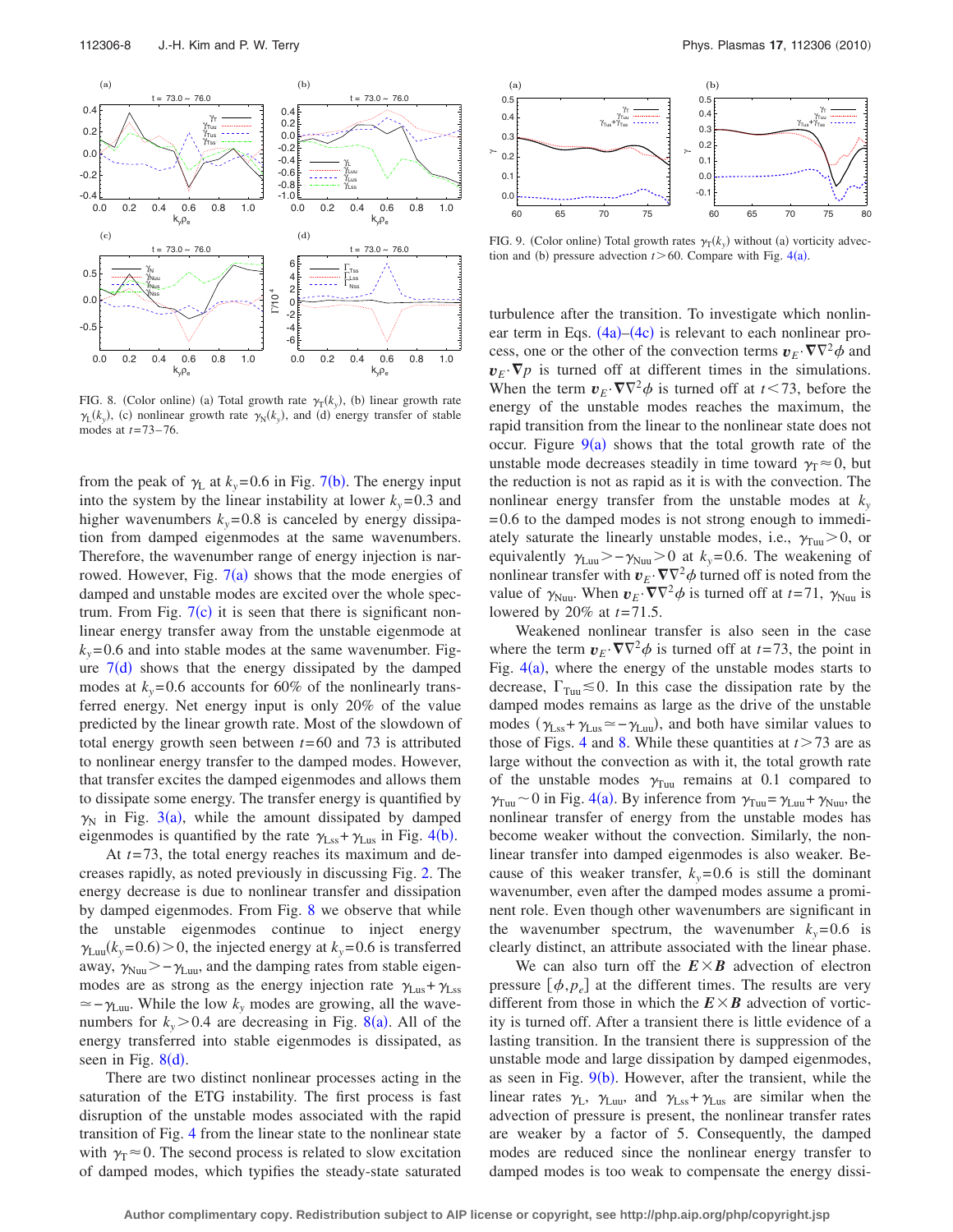<span id="page-8-0"></span>

FIG. 10. (Color online) (a) Linear energy transfer rate  $\Gamma_L(k_y)$  and (b) nonlinear energy transfer rate  $\Gamma_N(k_y)$  at  $t=84-97$ .

pation by the damped mode,  $\gamma_{\rm Lss} < -\gamma_{\rm Nss} < 0$  so  $\gamma_{\rm Tss} < 0$ . The suppression of unstable modes disappears within five time units, and the dynamics is governed by the linear growth of the unstable modes. We summarize the results of the numerical experiments that switch on or off the nonlinear terms associated with  $E \times B$  convection of vorticity and pressure.  $E \times B$  convection of the vorticity is responsible for triggering the transition from the linear phase to a saturated state. It provides a prompt suppression of the instability drive  $\gamma_L$  in which the growth rate of unstable modes is balanced by the dissipation rate of stable modes. This suppression is sustained for long times only by the pressure advection. If  $E \times B$ vorticity is artificially suppressed, pressure advection eventually leads to a saturated state, but the approach tends to be more gradual.

By  $t=84$  the simulation is close to the saturated steady state. A steady state corresponds to  $\gamma_T = \gamma_{Tuu} = \gamma_{Tuu} = \gamma_{Tus} = 0$ statistically. Each of these rates is zero by virtue of a balance between energy injection or dissipation and conservative nonlinear transfer. For  $\gamma_{\text{Tuu}}$  it is a balance between the growth rate of the unstable modes and nonlinear transfer out of these modes. For  $\gamma_{\text{Tus}} + \gamma_{\text{Tss}}$  it is a balance between nonlinear transfer into damped modes and the dissipation of these modes. From Fig. [10,](#page-8-0) which shows energy rates in saturation, it is confirmed that in the decompositions of  $\Gamma_{\rm N}$ and  $\Gamma$ <sub>L</sub> into unstable (uu) and stable (ss) components, the unstable and stable components balance to within 10% for  $k_v \geq 0.2$ . An interesting feature of the saturation is the coincidence of the total linear and nonlinear energy transfer rates with the mixed energy terms above  $k_y = 0.2$ . This feature, i.e.,  $\Gamma_{\text{N}} \approx \Gamma_{\text{Nus}}$  and  $\Gamma_{\text{L}} \approx \Gamma_{\text{Lus}}$ , indicates that the linear energy drive  $\Gamma_{\text{Luu}}$  and the nonlinear energy transfer  $\Gamma_{\text{Nuu}}$  out of the unstable modes are balanced by the linear dissipation  $\Gamma_{\text{Lss}}$ and the nonlinear energy transfer to the stable modes  $\Gamma_{\text{Nss}}$ , i.e.,  $\Gamma_{\text{Luu}} + \Gamma_{\text{Lss}} \approx 0$  and  $\Gamma_{\text{Nuu}} + \Gamma_{\text{Nss}} \approx 0$ . Along with the conditions of a steady state,  $\Gamma_{\text{Tuu}} = \Gamma_{\text{Luu}} + \Gamma_{\text{Nuu}} \approx 0$  and  $\Gamma_{\text{Ts}}$  $=\Gamma_{\text{Lss}}+\Gamma_{\text{Nss}}=0$ , the feature suggests that the linear drive by unstable modes is balanced by nonlinear energy transfer,  $\Gamma_{\text{Lun}} \approx -\Gamma_{\text{Nun}} > 0$ , and the energy transferred nonlinearly from the unstable modes to the stable modes is dissipated by the linear dissipation by the stable modes,  $-\Gamma_{\text{Nun}}$  $\simeq\Gamma_\mathrm{Nss}\simeq-\Gamma_\mathrm{Lss}<0.$  This aspect of saturation may prove helpful in analytic work and will be considered further in future work.

The understanding of KHI as a secondary instability of the primary ETG instability requires that the KHI excite the secondary modes with  $k_x/k_0 < 1$  and the poloidal width of the mode  $\Delta y / \rho_e \sim k_0 \rho_e$ , where  $k_0$  is the poloidal wavenumber

<span id="page-8-1"></span>

FIG. 11. (Color online) (a) Energy transfer rates  $\Gamma_{L}$ ,  $\Gamma_{Lus}$ ,  $\Gamma_{Lss}$ , and  $\Gamma_{Lss}$ where the subscripts of  $\langle$ and $\rangle$  represent the sum of the linear energy transfer rate by stable modes over the wavenumbers where there exist unstable modes (low  $k_y$ ) and where there only exist stable modes (high  $k_y$ ).

of the most unstable mode.<sup>7</sup> In terms of our analysis, KHI corresponds to a nonlinear energy transfer to wavenumbers of  $k_y \rho_e < (k_0 \rho_e)^{-1} \approx 1.6$  from  $k_0 \rho_e = 0.6$ , and the formation of small-scale radial structures in electrostatic potential. Therefore, we examine the energy damping by the damped modes according to a division into low and high wavenumbers, *ky*.

Figure [11](#page-8-1) shows how much of the energy is dissipated at wavenumbers in high and low  $k_y$  ranges.  $\Gamma_{Lss}$  and  $\Gamma_{Lss}$ represent the summation of  $\Gamma_{\text{Lss}}(k_y)$  for  $k_y \le 1.1$  and  $k_y > 1.1$ , respectively, where  $k_y = 1.1$  is the largest  $k_y$  for which an unstable mode exists. The energy transfer rates are normalized by the linear energy input by the unstable modes  $\Gamma_{\text{Luu}}$ . In the period leading up to the peak and to saturation, all dissipations are increasing in magnitude. During this time the contributions from low  $k_y$  stable modes  $\Gamma_{\text{Lss}}$  and the mixed term  $\Gamma_{\text{us}}$  cancel one another. At the peak of the energy, the energy dissipation by the stable damped modes increases at both low and high  $k_y$  wavenumbers. The momentary increase of the damping at both the low and high  $k_y$  wavenumbers is consistent with the narrow poloidal structures of secondary modes in Ref. [7.](#page-10-5) However, the dissipation by high  $k_y$  wavenumbers is significant only during the transition. Even at this time where  $\Gamma_{\text{Lss}}$  is at its maximum value,  $\Gamma_{\text{Lss}}$  is larger. Thereafter, as the system transitions to the turbulent saturated state, the damped modes at low  $k_y$  strongly dominate energy dissipation. The fluctuation energy does not reach very far into the short wavelength range, as evident in Fig. [10.](#page-8-0) Energy sources and energy dissipation coexist at the same scales.

While the role of the damped modes as a fluctuation energy sink has been emphasized, it is natural to ask about the ratio of damping from the cross-correlation relative to that of the collisional diffusivity terms. Figures  $12(a)$  $12(a)$  and [12](#page-9-0)(b) show energy transfer decomposed into crosscorrelation terms (denoted by "C") and diffusive terms (denoted by "D"). These are further broken down into portions associated with unstable and stable modes. In Fig.  $12(a)$  $12(a)$  we observe that the diffusive damping of the stable modes behaves as the linear energy transfer rate of the stable mode at high  $k_y$ ,  $\Gamma_{\text{Lss}}$ . It is active during the transition but becomes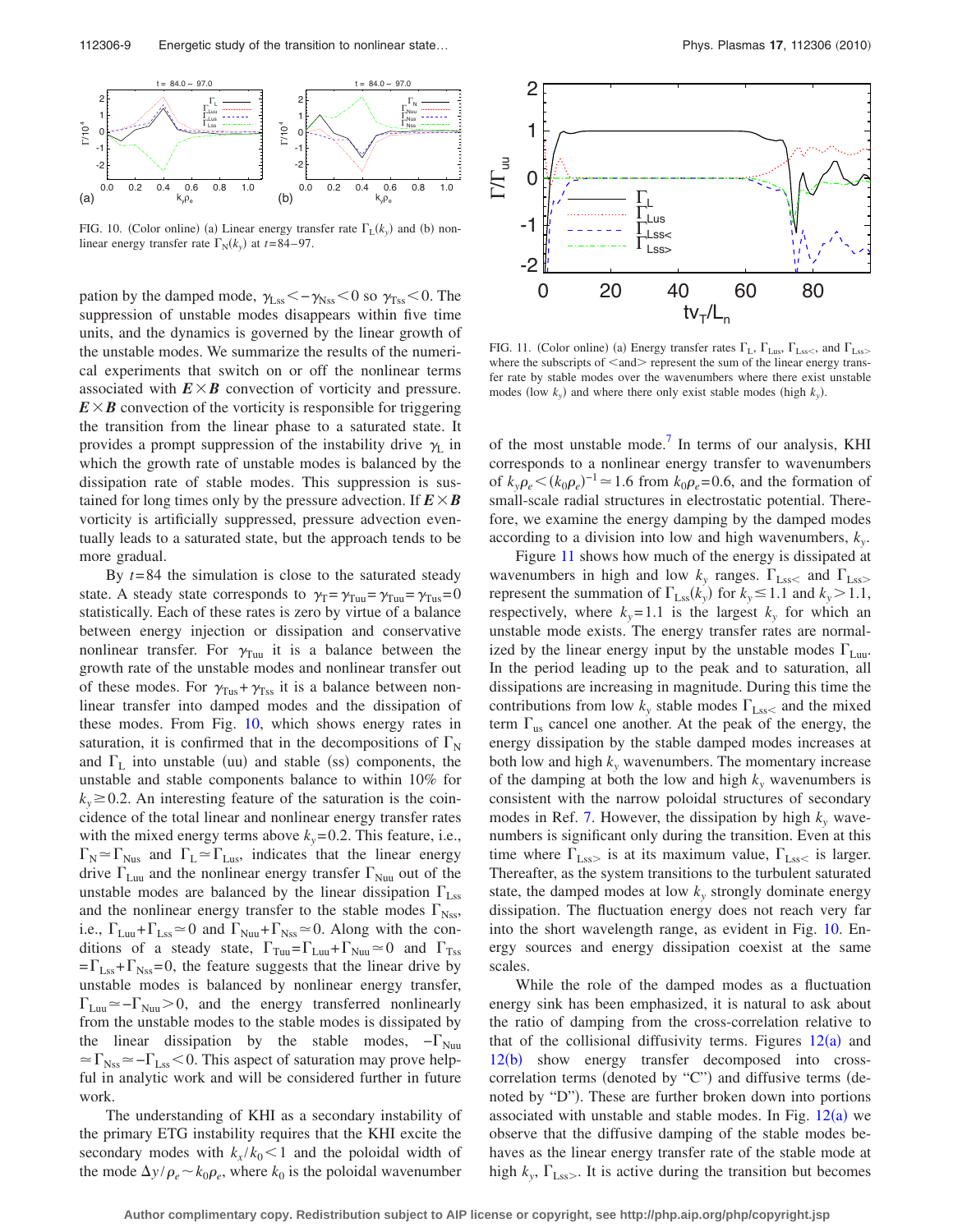<span id="page-9-0"></span>

FIG. 12. (Color online) (a) Time evolution of the linear energy transfer rates  $\Gamma_L = \Gamma_C + \Gamma_D$ , where C and D represent the correlation terms and the viscous terms. (b)  $\Gamma_C$  and  $\Gamma_D$  are normalized by the cross-correlation of unstable modes  $\Gamma_{\text{Cuu}}$ .

low thereafter. In Fig.  $12(b)$  $12(b)$ , quantities are normalized to the energy transfer of the cross-correlation of unstable modes. The nearly constant trace for the diffusive damping of the unstable modes shows the high degree of temporal correlation with the cross-correlation of unstable modes. It indicates that this damping is the collisional dissipation intrinsic to the instability and therefore tied in some form to instability scales. For long times the cross-correlation of stable modes  $(\Gamma_{\text{Css}} + \Gamma_{\text{Cus}})$  is then seen to be the primary balance for purposes of saturation to the instability (combination of  $\Gamma_{\text{Cuu}}$ and  $\Gamma_{\text{Duu}}$ ). Therefore, the dominant role of the stable mode of low poloidal wavenumber in the energy damping is derived from the cross-correlation, rather than from its diffusive contributions.

The notion of breakup of the primary ETG instability by secondary KHI is useful for obtaining an amplitude threshold for the transition from the linear to the nonlinear state. However, the secondary instability is intrinsically transient. It must saturate at finite amplitude in a transition from its linear behavior, either through tertiary instability (also transient), modification of the electrostatic structure of the primary mode that sustains it, or some other nonlinear effect. As a transient the secondary instability is not a characterization of the time asymptotic nonlinear state. On the other hand, nonlinear energy transfer from the primary mode to other modes over a range of wavenumbers is a complete and persistent process, beginning with the excitation of the secondary mode, and continuing in evolving form into the nonlinear state. When time evolving energy transfer is tracked across stable and unstable modes (with lower growth rates than the most unstable mode), and tagged to the separate nonlinearities of vorticity advection and pressure advection, a more complete picture emerges. Central to this picture is prompt breakup of the primary structure by the transient nonlinear transfer of vorticity advection. This excites large and small scale dissipative structures associated with damped eigenmodes. This is followed by persistent nonlinear energy transfer to large scale damped eigenmodes through the pressure nonlinearity, sustaining the nonlinear state.

The excitation of damped modes generally induces a contribution to transport that is inward, just as unstable modes produce outward transport. Even though the fluctuation energy in the nonlinear simulation is still growing for a long time at the rate of 5% of the linear phase growth rate, there is approximately a steady state for heat flux. Here we describe the heat flux and the fluctuation energy in a steady state with damped modes in play. Assume that there are no

<span id="page-9-1"></span>

FIG. 13. (Color online) Heat fluxes (a) in time (b) in the wavenumber  $k_y$ averaged in the steady state, total and by unstable modes, mixed, stable modes.

mixed energy terms of stable-unstable modes. The energy evolutions are

$$
\frac{\mathrm{d}E_u}{\mathrm{d}t} = (C_u - D_u) + N, \quad \frac{\mathrm{d}E_s}{\mathrm{d}t} = (C_s - D_s) - N,
$$

where the subscripts  $u$ , $s$  represent the unstable and stable branches, and *C* and *D* are the contributions of the crosscorrelation and the diffusive damping as in Fig.  $12(a)$  $12(a)$ . The nonlinear energy term  $N$  is conserved. In a steady state,  $C_u$  $= (-C_s) + D_u + D_s$ , meaning the energy injected by the crosscorrelation of the unstable branch is balanced by the energy sink by the cross-correlation of the stable branch and the viscous damping. Only the correlation part contributes to a heat flux,  $Q = C_u + C_s$ , where an overall constant is set to one for simplicity. From Fig.  $13(a)$  $13(a)$ , the total heat flux is 40% of the flux driven by the unstable modes,  $Q = C_u + C_s = 0.4C_u$ . Then the flux driven by the stable modes is −0.6*Cu*. From the energy budget, this means  $D_u + D_s \sim D_u \sim 0.4 C_u$  timeasymptotically. The mixed terms of stable-unstable complicate this simple analysis. However, as long as  $C_{us} + C_{ss}$  is consistent with  $C_{ss}$  in sign, we have something approximately represented by  $C_u = (-C_s) + D_u + D_s$ . The significance of the mixed terms should be further clarified in the future research. Figure  $13(b)$  $13(b)$  shows how the electron thermal flux is modified by the damped mode excitation. This damped mode leads to a reduction of the heat flux from its quasilinear estimate by 50% at the dominant wavenumber  $k_y = 0.4$ .

#### **V. CONCLUSIONS**

In this paper, we have investigated the role of damped eigenmodes in the transition of the ETG instability from the linear to the nonlinear phase by secondary Kelvin–Helmholtz instability. A 2D electromagnetic ETG fluid model is used in these studies. We confirmed that KHI produces a rapid breakdown of the primary structure. We show for the first time that it creates dissipative structures in low poloidal wavenumber, which persist in the nonlinear phase. High wavenumber structures are only present transiently during the transition.

The standard hydrodynamic picture asserts that the secondary Kelvin–Helmholtz instability drives the energy of the linearly unstable wavenumbers to high wavenumbers where it is dissipated. Numerical calculations show that as much energy is dissipated at low  $k_y$  as at high  $k_y$  during the transition. The main role of the KHI in the ETG fluid model is to transfer the energy of unstable modes to the high  $k<sub>v</sub>$ , where it is rapidly dissipated in a transient process, and to low  $k_y$